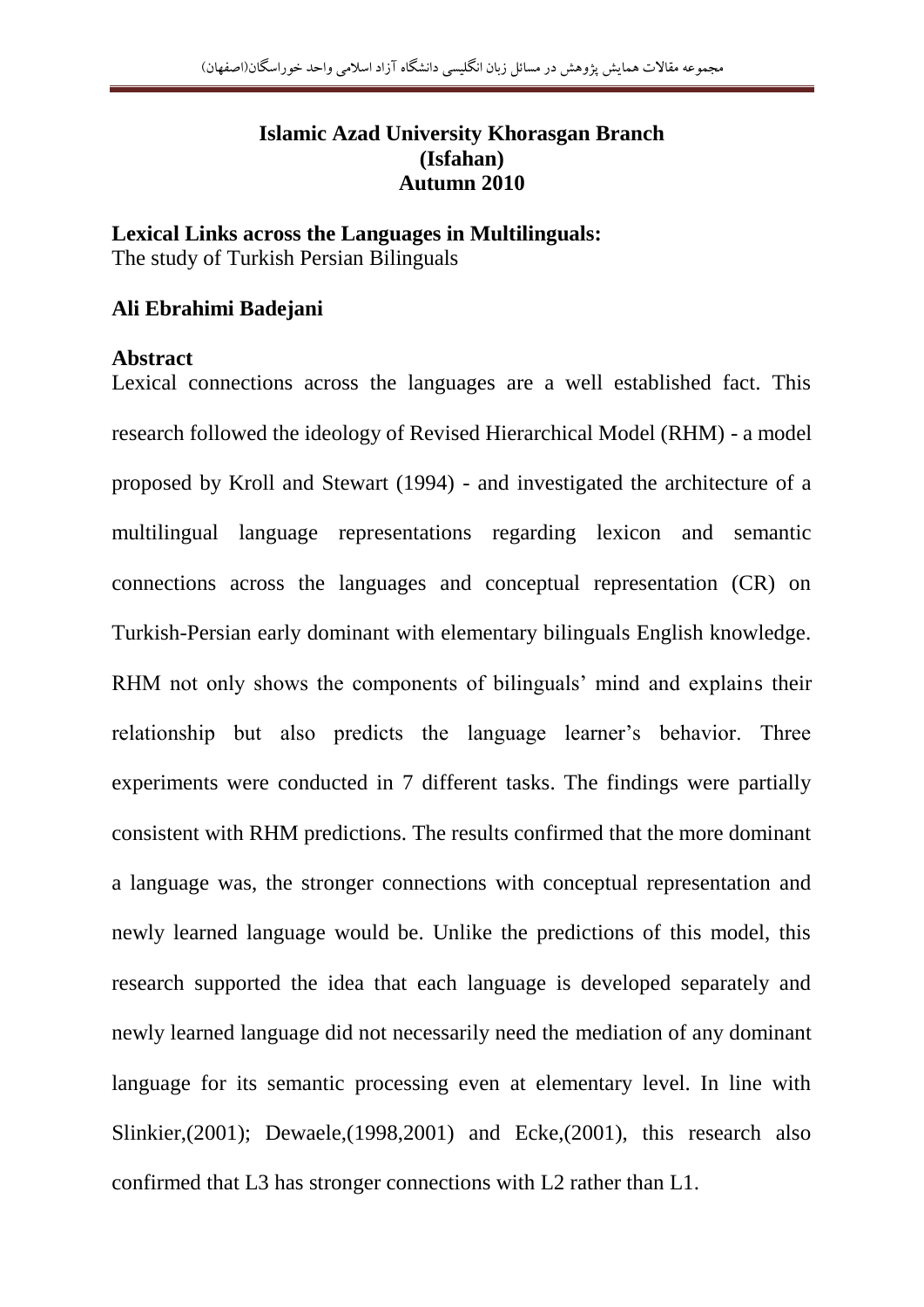Key words: Bilingualism, multilingualism, lexicon, cross-linguistic influence, priming

#### **Introduction**

The present research aimed at testing the predictions of Revised Hierarchical Model(RHM) by Kroll and Stewart(1994) in trilinguals' lexical connections especially in cases where L2 was regarded as the dominating language. The subjects of the research were Turkish-Persian bilinguals who were learning English as their third language.

 As soon as these children entered school, they spent most of their time learning Persian. It is spoken everywhere in society, but Turkish as the mother tongue is spoken at home or with ethnic groups only. Then, gradually the importance of Turkish language becomes less and Persian more. Turkish children like other children at their age start learning English through formal instruction. Turkish-Persian bilinguals in learning each English new words in the English lexicon, at the same time; they should establish lexical connections with Persian and Turkish lexicons. This research sought to find out how the predictions of RHM in multilinguals were valid when L1 and L2 were more or less at the same power and how strongly each language accessed to CR. Another interesting issue was whether L3 access to CR was through L1 or L2.

 In this research, language activation means word cognition in different languages. By priming it will try to answer how the languages are connected to each other in order to understand the strength of connections across the languages. This issue will lead us to one of the dominating languages which is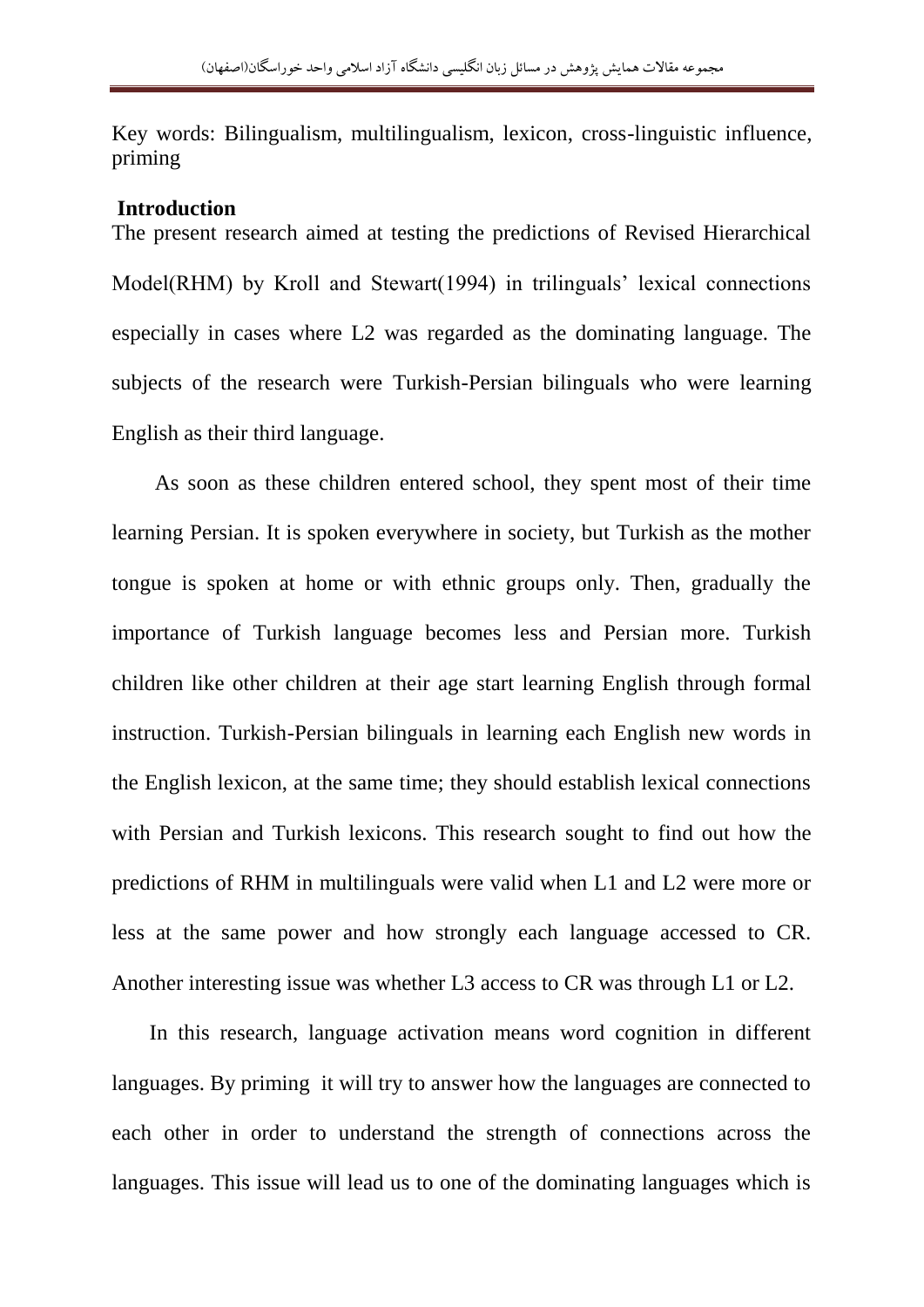the link for newly learned language access (L3) to conceptual representation. On the other hand, this research will try to find out the level of activation of which language is higher; as a result, which of the two dominating language (L1 or L2) is stronger in establishing lexicon connection with L3. Since L3 depends on its links for semantic processing, any semantic difference across the languages may cause error for learners. If the dominant language acts as a filter in learning a new language, its identification will lead us to the appropriate channel or method for teaching L3 to bilinguals. Meanwhile, comparing the semantic and lexical processing of the two dominant codes will shift the attention on age of language learning.

# **Background**

# Bilingualism

 In principle, bilingualism is "the habitual, fluent, correct and accent-free use of two languages"(Paradis,1986).However, on this definition, few individuals qualify as complete bilinguals. It often happens that a bilingual is not equally competent in different aspects of the two languages; for example, they might have a more restricted vocabulary in one than in the other or might exhibit different abilities in respect of speaking, listening, reading, and writing. Furthermore, many bilinguals use their languages in ways that are domainspecific: one language might be used in the family and one reserved for educational contexts.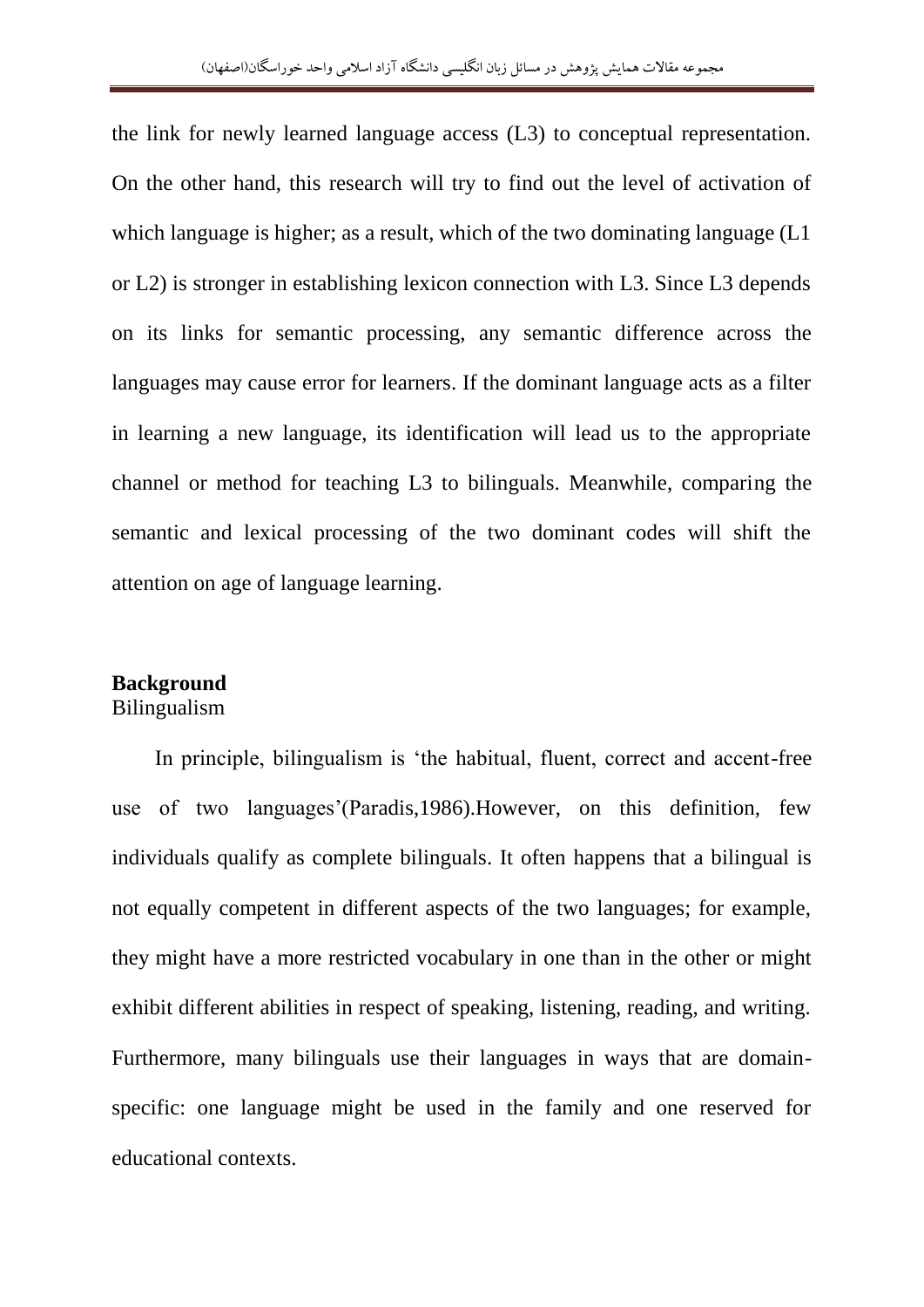Grosjean (1982) defines bilingualism in terms of language use rather than language proficiency. For him, a bilingual is somebody who needs and uses two or more languages in everyday life. The stage at which the two languages are acquired remains an important consideration in recent accounts, which often distinguish simultaneous bilingualism, early successive or sequential bilingualism and late bilingualism.

#### Cross-Linguistic Influence

When the languages have contact, constituents from one language are sometimes introduced into an utterance involving the other in an effect called code-mixing. The transfer occurs at many different linguistic levels: phonological, semantic and phrasal, can involve the structural features such as word order. Cross-linguistic lexical influence is seen in borrowing, where a word is transferred from one language to the other with its pronunciation and morphology adjusted accordingly.

# Lexicon

Lexicon is the system of vocabulary which is stored in the mind in the form of a lexical entry. According to Levelt (1993) the knowledge of words exists in three different levels. The conceptual level consists of nodes that represent concepts; nodes are connected to other nodes by various relations. Lemma level refers to syntactic aspects of word knowledge and lexeme level is for phonological properties of words.

#### Multilingualism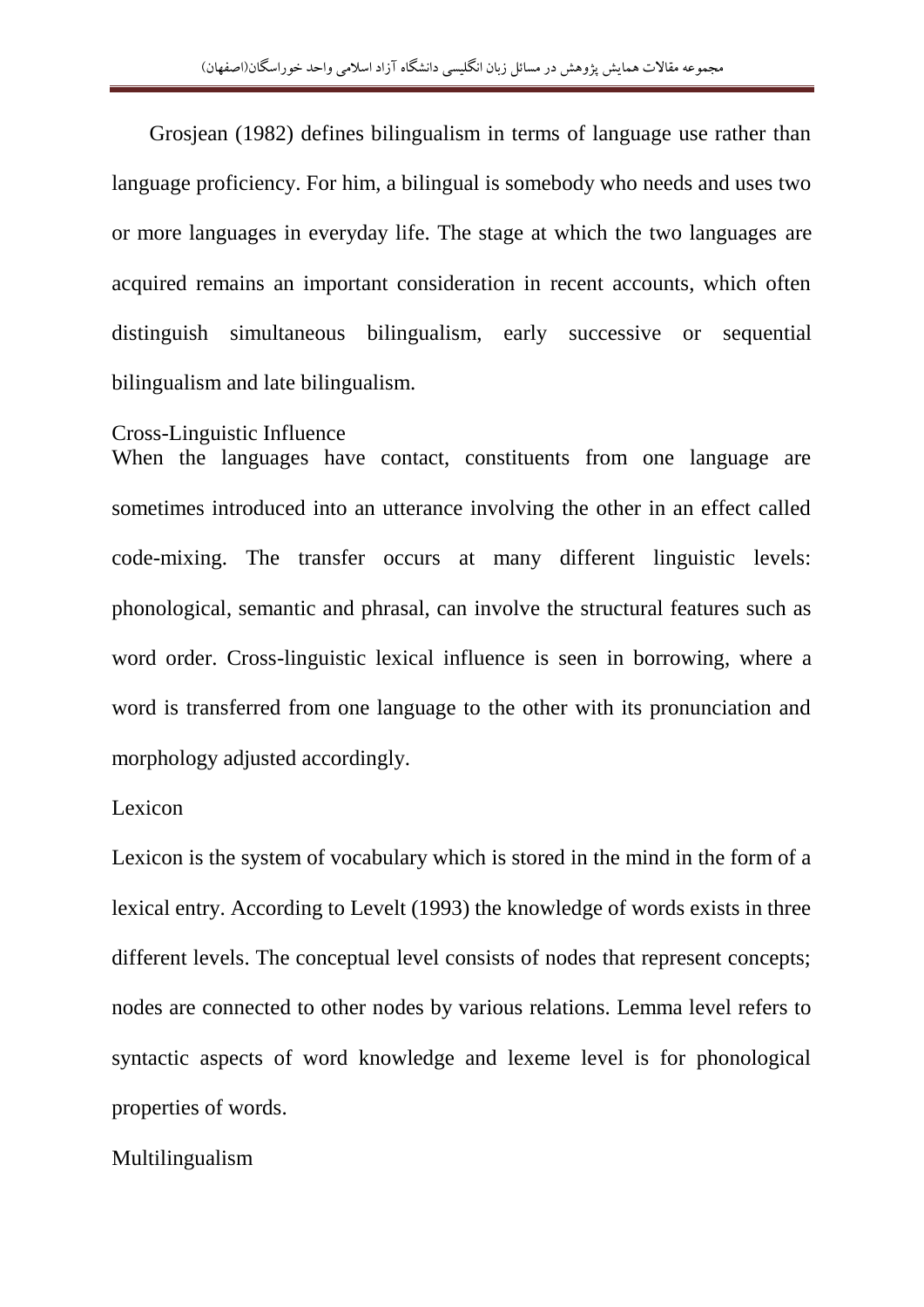As stated by some scholars (Fouser,1995;Jessner,1999), there exists a degree of terminology and conceptual confusion regarding third language acquisition. In general terms, third language acquisition denotes those languages learned after a second one, which may imply a third, forth, or fifth language. This conceptualization involves a series of different L2 backgrounds and learning situations that would point not only to third but also to bilingual, or even multilingual acquisition. Heredia and Gesner"s notion (2000) contrasts with traditional aspects characterizing language learning in the same way as first or second language acquisition process. They present representative features of third language acquisition 1) non-linearity, 2) language maintenance, 3) individual variation, and 4) independence and quality change.

#### Priming Effect

An increase in the speed with which a word is recognized, which results from having recently seen or heard a word that is closely associated with it. Exposure to the prime is represented as activating a range of associated words. These words become easier to identify because they are already fore grounded in the mind. The process known as spreading activation is highly automatic and not subject to conscious control. Priming effect have given rise to a research method which measures reaction time in order to establish which words are most closely associated with a given prime. Priming task consists of a two phrases. In the first phrase, a priming stimulus is presented. Often no response to the prime is required or recorded. In the second phrase, a second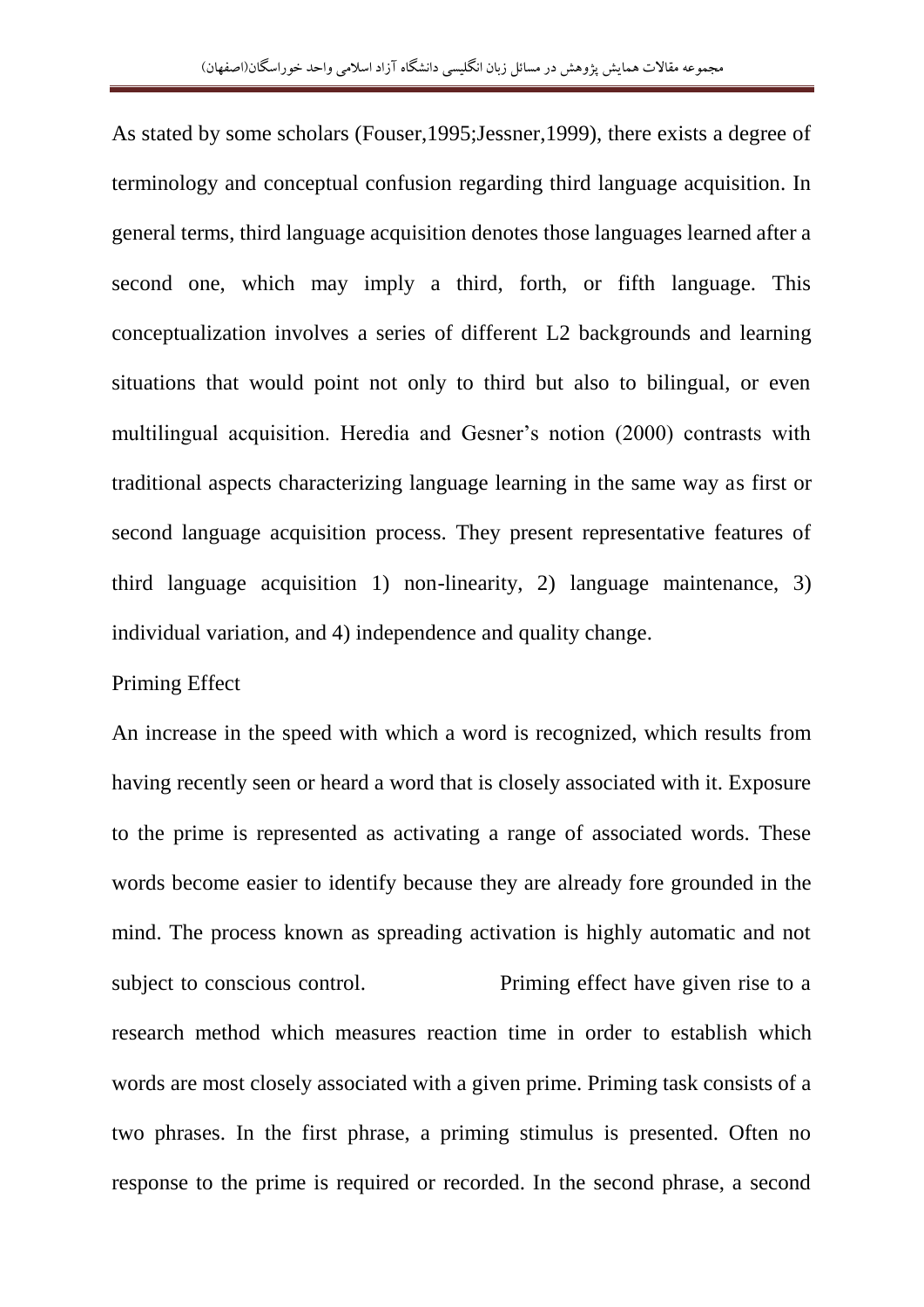stimulus (the target) is presented, the participant makes some response to it, and the time taken to make this response is measured and recorded.

#### **Method**

Participants

Since the research concerns early, fluent bilinguals learning another language as the third one, high school students of Turkish-Persian bilinguals living in Isfahan were selected as the population of the research. Forty (25 female and 15 male) Turkish-Persian bilingual students of Kharazmi and Dehkhoda high schools were selected among the population of the schools. All the subjects were second and third graders majoring mathematics or science between 16 or 17 years old. Mother tongue of all the subjects was Turkish.

#### Materials

The materials used were word lists ( English word list, English-Persian word list, Persian word list, English- Turkish word list, and Turkish word list), a series of pictures, a developed program in Author ware 7:00 software, and a laptop computer.

# Procedure

After random selection of 25 female and 15 male high school students of grade two and three, they were given a student code like 01,02,03… There had been 7 experiments in this research. The distribution of experiments were counter balanced so that the results would not be biased to the order of the experiments. The experiments were conducted with one-week intervals in a quiet place at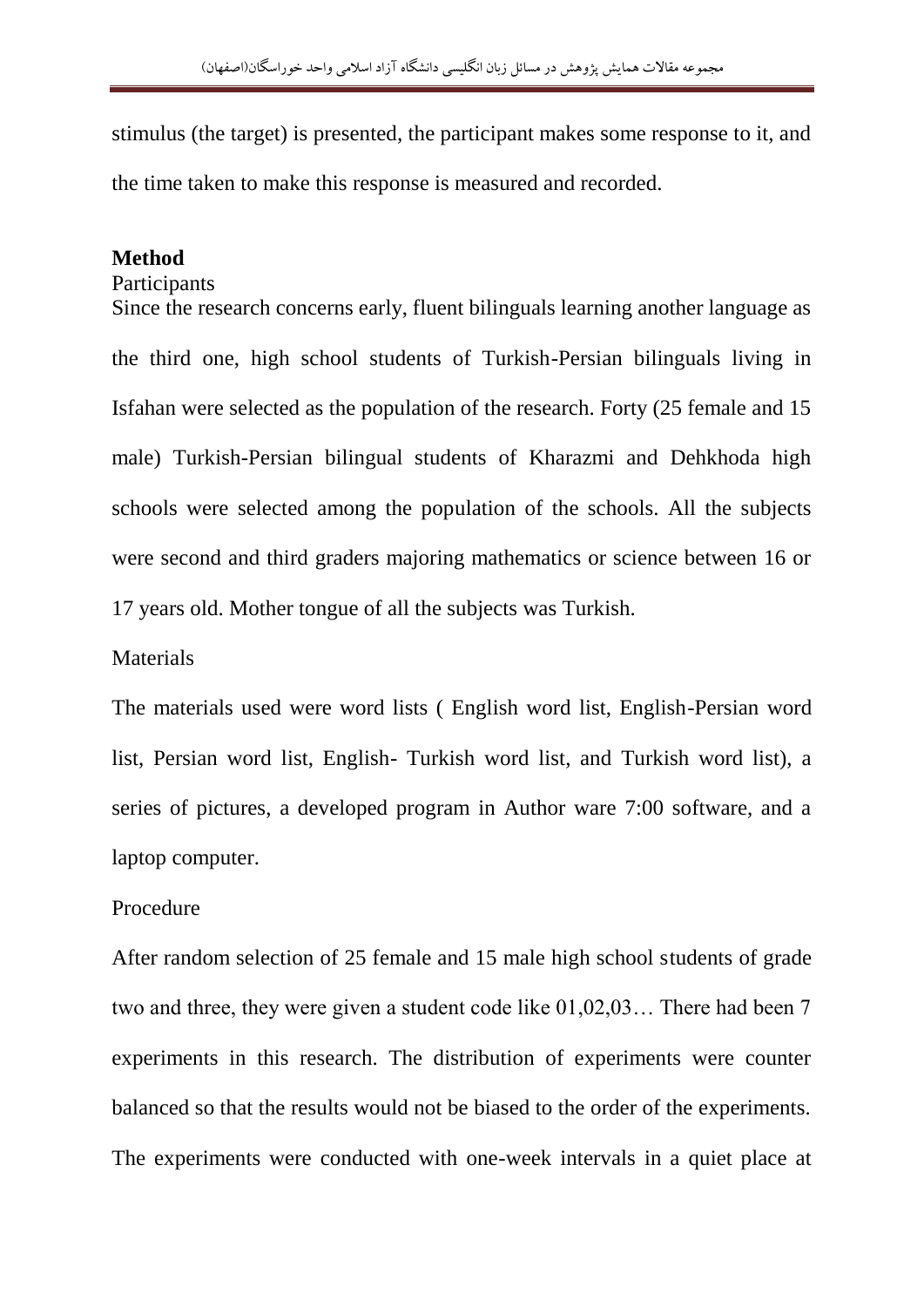school where the light was also taken care of to be normal. The instructions of the experiments were given in the subjects" mother tongue. Subjects sat at the computer with the distance of 30 cm. The keys of the mouse were defined as the indicator of subjects" judgments. Left click was for correct relations and right click for incorrect relations. In addition to required experiments, a special program was developed for the subjects, which was given before any kind of experiments. The purpose was to teach the participants how to click the intended buttons and put them in semi- experimental situation in order to prepare them for the real experiments. This 15-item-complimentary test was programmed on odd and even numbers. Taken procedures were as follows:

 The subjects were given their codes and the instructions were described in details. After entering their codes, the program showed fixation point(+) on the screen which blinked for 3 times. A pair of numbers appeared on the colored box, if both were odd or even the subjects were suppose to click on the left button, but in case of seeing an odd with an even numbers in pairs like (18,81) the subjects had to right click to express that the numbers did not share the characteristics. This special program not only taught them how and when to click, but also puts the subjects on real experimental situation. They found out that the yellow box showed where the primes and targets might appear and blinking point warned that next item would be displayed in a second. After this exercise the participants took the assigned experiment based on the arranged order by the researcher since each subject has a special order of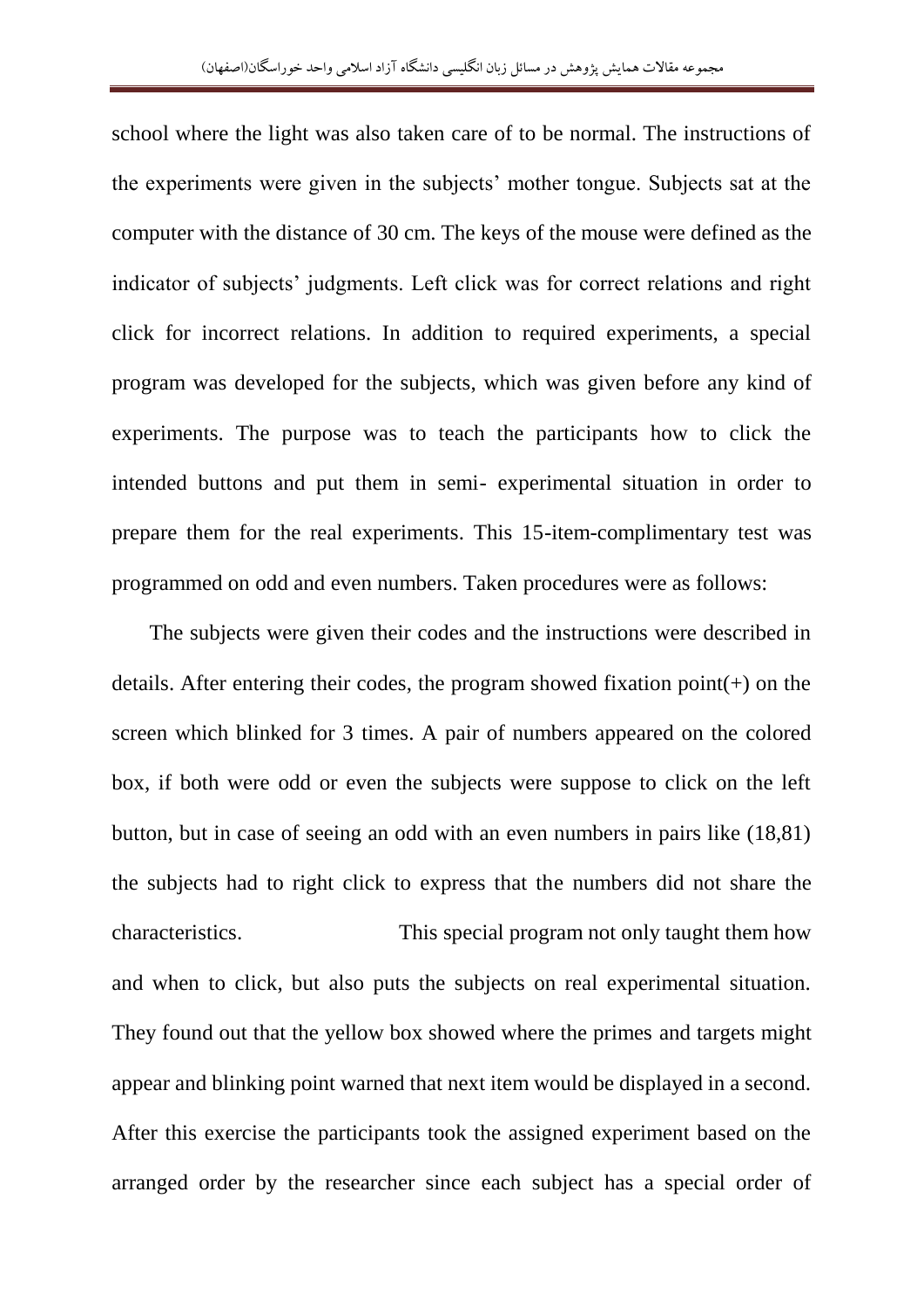experiments. The experiments had been taken in a class at school, the exercise took 3 minutes for each subject but the experiments took 5 to 7 minutes each. As there was one experiment each week, the data collection took 7 weeks in total.

# **Data Analysis**

Data Screening

The subjects of the research participated in three different experiments. The main factors in this research are lexical and semantic processing of each language in early bilinguals learning English a third language. After descriptive statistical analysis, only those subjects whose RT means was between  $\pm 2$ standard deviation (SD) remained for further analysis as a result L2 participants were excluded, and 30 subjects remained.

|  | N          |    |      | Minimum Maximum Mean |      | Std.      |  |
|--|------------|----|------|----------------------|------|-----------|--|
|  |            |    |      |                      |      | Deviation |  |
|  | ET         | 42 | 0.88 | 2.73                 | 1.53 | 0.39      |  |
|  | EF         | 42 | 0.81 | 2.32                 | 1.33 | 0.30      |  |
|  | EP         | 42 | 0.79 | 1.78                 | 1.12 | 0.23      |  |
|  | FP         | 41 | 0.72 | 1.43                 | 1.00 | 0.16      |  |
|  | TP         | 42 | 0.84 | 2.07                 | 1.16 | 0.23      |  |
|  | <b>FEP</b> | 41 | 0.83 | 1.80                 | 1.08 | 0.13      |  |
|  | <b>TEP</b> | 41 | 0.92 | 1.76                 | 1.13 | 0.15      |  |
|  | Valid      |    |      |                      |      |           |  |
|  | N          |    |      |                      |      |           |  |
|  | (list)     | 41 |      |                      |      |           |  |
|  | wise)      |    |      |                      |      |           |  |

# **Table 3.1.Descriptive Statistics of Semantic Matching and Translation Task**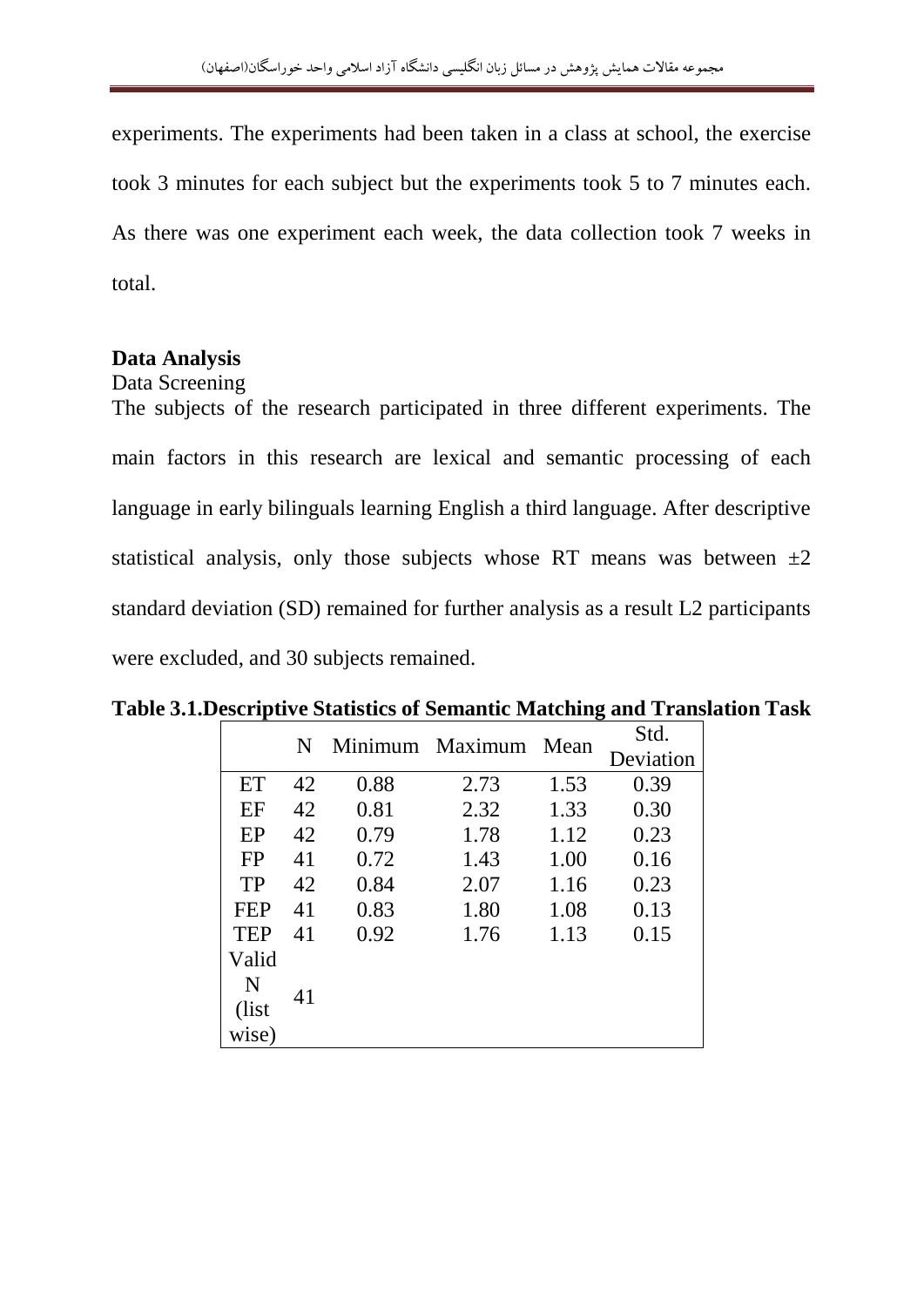| $\omega$                     |    |      |                      |      |           |  |  |  |  |
|------------------------------|----|------|----------------------|------|-----------|--|--|--|--|
|                              | N  |      | Minimum Maximum Mean |      | Std.      |  |  |  |  |
|                              |    |      |                      |      | Deviation |  |  |  |  |
| $E-T$                        | 30 | 0.88 | 1.97                 | 1.43 | 0.27      |  |  |  |  |
| $E-F$                        | 30 | 0.81 | 1.91                 | 1.29 | 0.27      |  |  |  |  |
| $E-P$                        | 30 | 0.79 | 1.41                 | 1.08 | 0.20      |  |  |  |  |
| $F-P$                        | 30 | 0.72 | 1.27                 | 0.97 | 0.13      |  |  |  |  |
| $T-P$                        | 30 | 0.84 | 1.35                 | 1.10 | 0.12      |  |  |  |  |
| $F-E-$<br>P                  | 30 | 0.83 | 1.23                 | 1.05 | 0.10      |  |  |  |  |
| $T-E$<br>P                   | 30 | 0.92 | 1.43                 | 1.13 | 0.15      |  |  |  |  |
| Valid<br>N<br>(list<br>wise) | 30 |      |                      |      |           |  |  |  |  |

**Table 3.2.Descriptive Analysis of Filtered Data of Tasks**

(P→Picture , F→Farsi (Persian)

As tables 3-1 and 3-2 show, data screening caused reduction in the RT means; smaller RT mean implies faster reaction on the half of the participants. The fastest reaction is observed in F-P (Persian semantic matching task) and the lowest in E-T(English- Turkish Translation Task).

**Table 3.3.Error Rate Analysis of the Task**

| Task        | Correct  | Percentage | Error  |  |  |
|-------------|----------|------------|--------|--|--|
| type        | response |            | rate   |  |  |
| $E-P$       | 82       | 91.07%     | 8.93%  |  |  |
| $F-P$       | 83       | 92.26%     | 7.74%  |  |  |
| $T-P$       | 83       | 92.63%     | 7.37%  |  |  |
| $E-F$       | 79       | 87.85%     | 12.15% |  |  |
| $E-T$       | 78       | 87.11%     | 12.89% |  |  |
| $F-E-$<br>P | 85       | 94.44%     | 5.56%  |  |  |
| $T-E-$<br>P | 84       | 92.90%     | 7.1%   |  |  |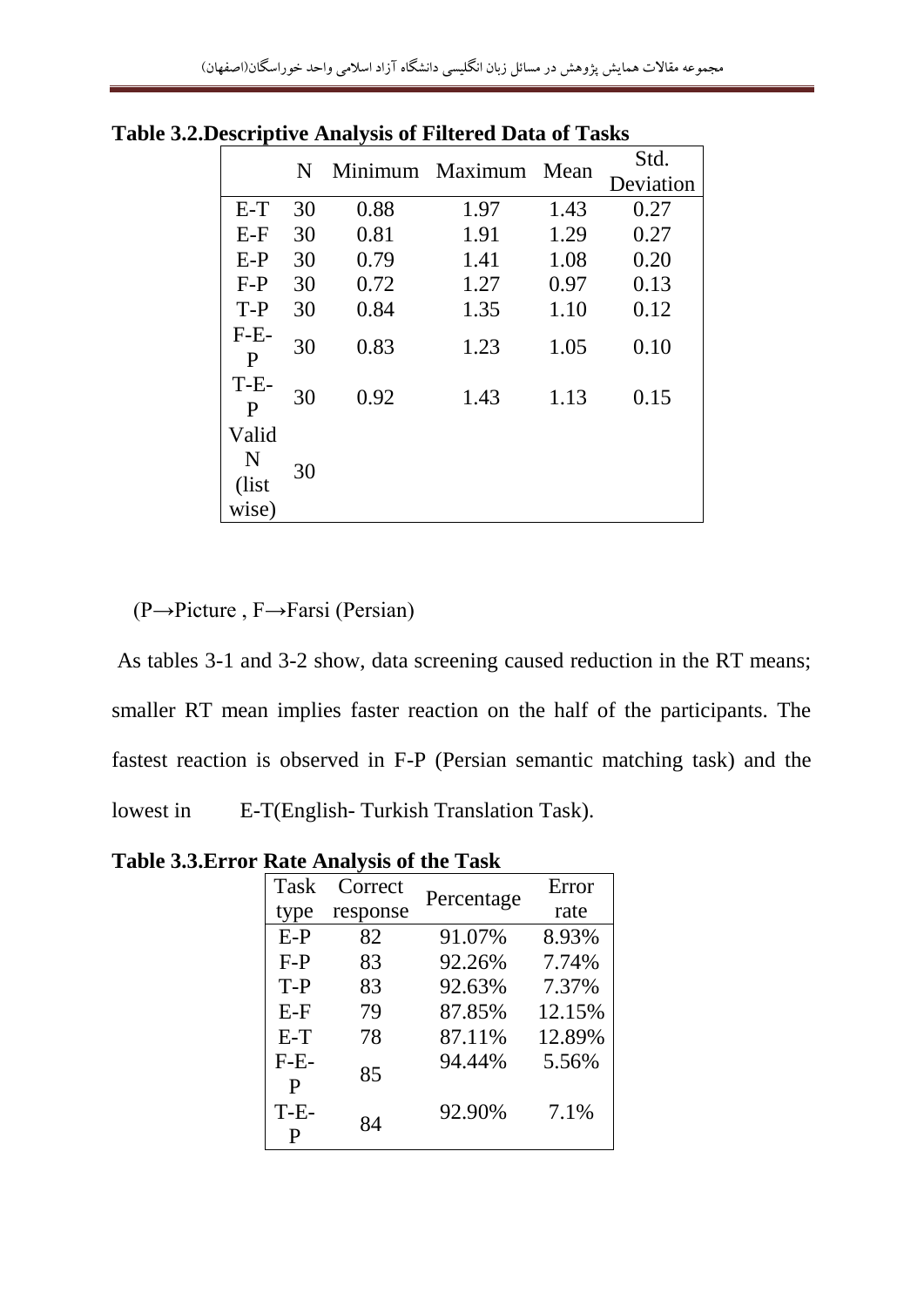The error rate analysis was carried out in translation and semantic matching tasks (table 3-3). The best situation is on Persian priming in English semantic matching task where 94.44 % of the responses are correct and the least correct response rate is in English-Turkish translation task that the correct responses are 87.11 %.

 As it is clear in above table, error rate for L3 (English) is high in translation task than in semantic matching task (E-T, 12.89 % but E-P, 8.93 %).Also, the table shows a fall in the error rate of L1 (Turkish) semantic matching task in comparison with L2 (F-P, 7.74 %, but T-P, 7.37 %).

# **Results**

Obtained Results from experiment1 and 2 Table 3-5 shows the statistical analysis on the English-Persian translation task and English semantic matching task. The table shows the observed mean difference 0.21 is statistically significant since the T-value is 5.19. Then one of the hypotheses is also rejected. This result rejects the prediction of RHM at least for concrete words, because semantic processing is significantly faster than lexical processing. (Tables 3-4 and 3-5)

**Table 3.4.Paired Samples statistics of English-Persian and English-Picture** 

|       | Mean   | N  | Std.<br>Deviation | Std.<br>Error |  |
|-------|--------|----|-------------------|---------------|--|
|       |        |    |                   | Mean          |  |
| $E-F$ | 1.2917 | 30 | 0.26550           | 0.04847       |  |
| $E-P$ | 1.0813 | 30 | 0.19671           | 0.03591       |  |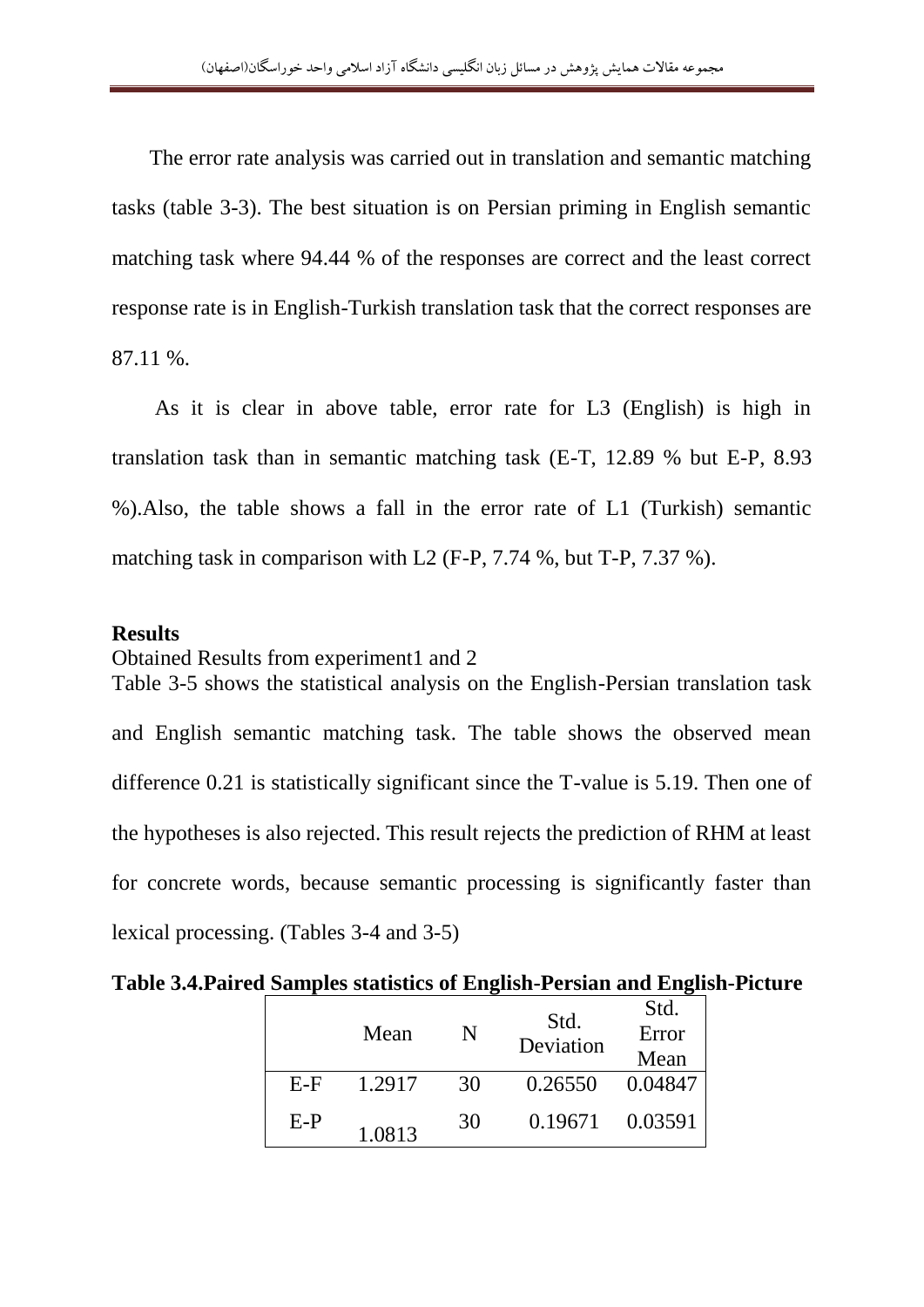|  |       | o<br><b>Paired Differences</b> |                 |                     |             |                |             | o |            |  |
|--|-------|--------------------------------|-----------------|---------------------|-------------|----------------|-------------|---|------------|--|
|  |       |                                |                 | 95%                 |             |                |             |   |            |  |
|  |       |                                |                 | Confidence<br>Std.  |             |                |             |   |            |  |
|  |       |                                | Std.            | Erro                | Interval of |                |             |   | Sig. $(2-$ |  |
|  |       | Me                             | Deviat          | the<br>$\mathbf{r}$ |             |                | $\mathbf f$ |   |            |  |
|  |       | an                             | 1 <sub>on</sub> | Mea                 | Difference  |                |             |   | tailed)    |  |
|  |       |                                |                 | n                   | Uppe<br>Low |                |             |   |            |  |
|  |       |                                |                 |                     | er          | r              |             |   |            |  |
|  | $E-F$ | 0.2                            | 0.2216 0.04     |                     |             | $0.293$ 5.19 2 |             |   |            |  |
|  | $\&$  | 10                             | 2               | 05                  | 0.127       |                |             |   | 0.000      |  |
|  | E-P   |                                |                 |                     |             |                |             |   |            |  |

**Table 3.5.Paired Samples t-Test of English-Persian and English-Picture** 

Obtained Results from experiment1 and 3

Based on RHM predictions L1 is the mediator for L2 semantic processing and facilitates its semantic processing. Experiment 3 clarified a significant difference of Persian priming in English semantic matching task over Turkish priming. Then the data of English semantic matching task with Persian priming from experiment 3 and the data of English semantic matching task were subjected to statistical analysis in order to test whether the dominant language has priming effect in non-dominant language semantic processing. The results are as follow:

|         | Mean   | N  | Std.<br>Deviation | Std.<br>Error<br>Mean |  |
|---------|--------|----|-------------------|-----------------------|--|
| $E-P$   | 1.0813 | 30 | 0.19671           | 0.03591               |  |
| $F-E-P$ | 1.0527 | 30 | 0.10164           | 0.01856               |  |

**Table 3.6.Paired Samples statistics of E-P and F-E-P**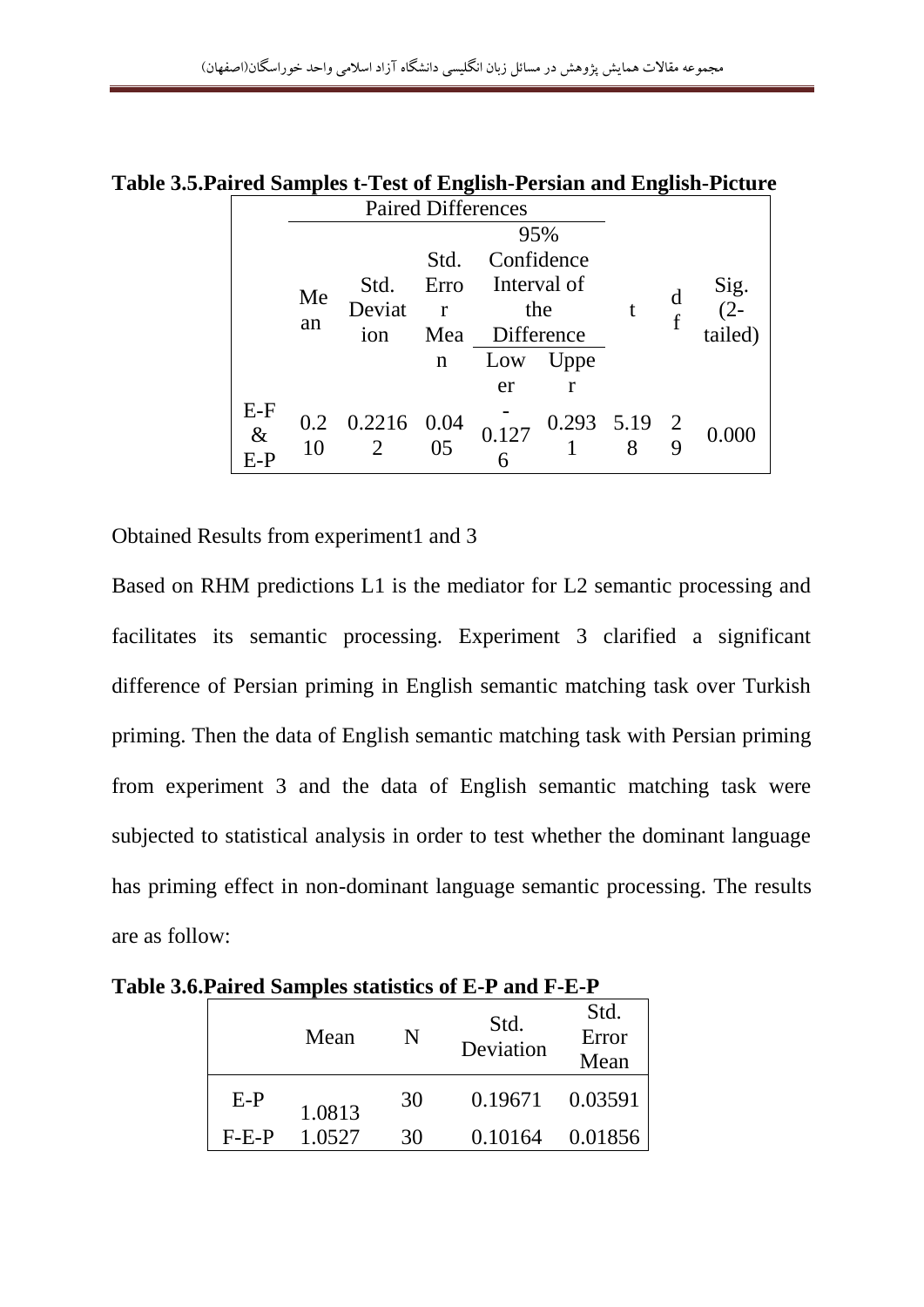Table 3-6 clarifies that the F-E-P is faster than E-P because (F-E-P) M=1.05 SD=0.10 whereas (E-P) M=1.08,SD=0.19.

|        | <b>Paired Differences</b>   |       |                    |            |                                                       |  |                   |               |
|--------|-----------------------------|-------|--------------------|------------|-------------------------------------------------------|--|-------------------|---------------|
|        | 95%                         |       |                    |            |                                                       |  |                   |               |
|        |                             |       | Confidence<br>Std. |            |                                                       |  |                   |               |
|        | Interval of<br>Erro<br>Std. |       |                    |            |                                                       |  |                   |               |
|        | Me                          | Devia | $\mathbf{r}$       | the        |                                                       |  | d<br>$\mathbf{f}$ | Sig.<br>$(2-$ |
|        | an                          | tion  | Mea                | Difference |                                                       |  |                   | tailed)       |
|        |                             |       | n                  | Lowe       | Upp                                                   |  |                   |               |
|        |                             |       |                    | r          | er                                                    |  |                   |               |
| $E-P$  |                             |       |                    |            |                                                       |  |                   |               |
| $\&$   | 0.0                         | 0.206 | 0.03               |            | $\begin{array}{cc} 0.10 & 0.7 \\ 59 & 59 \end{array}$ |  |                   | 0.454         |
| $F-E-$ | 29                          | 76    | 78                 | 0.048      |                                                       |  | 9                 |               |
| P      |                             |       |                    |            |                                                       |  |                   |               |

**Table 3.7.Paired Samples t-Test of E-P and F-E-P** 

 Table 3-7 shows in spite of 0.029 RT mean difference between E-P and F-E-P, the observed mean difference is not statistically significant as a result Persian does not have priming effect on English semantic matching task  $(t=0.75, P<0.45)$ .

#### **Discussion**

 In the current research, it was sought to determine the relations across the components of a trilingual mind whose first language is minority language and second language is majority language. The starting point for this research was Kroll and Stewart"s Revised Hierarchical Model (RHM) which proposed strong lexicon connections from L1 to L2.This model shows strong connections from L1 to semantic representation which implies fast semantic processing for L1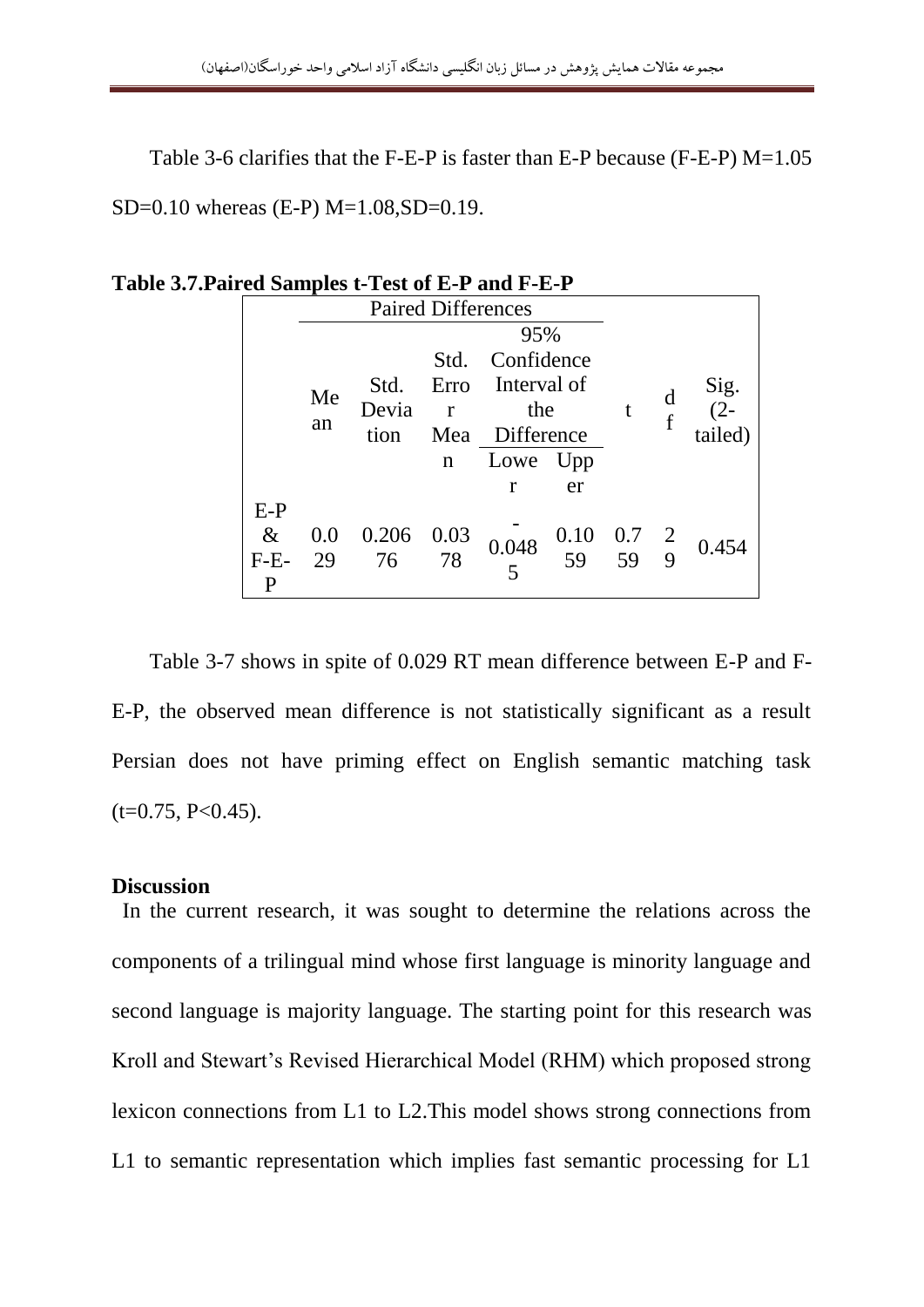lexical items. According to them L2 semantic process is through L1 at early stages, only later L2 can establish weak connections with conceptual representation. Semantic matching task used to record semantic processing of each language separately and translation task to record lexical connections across the languages. L1 and L2 primes in L3 semantic matching task were designed to provide convergent evidence for the results from the semantic matching task also to justify whether any of dominant languages can facilitate L3 semantic process.

 The findings support the notion that the processing of the second language lexical items did not gain the same degree of automaticity in comparison with the processing of the first language lexical items. Although the subjects of this research acquired Turkish as their mother tongue at early childhood, Persian at the age of 5 and get formal language instruction in both, they do not process the lexical items and pictures at semantic matching task with the same speed. This difference definitely has certain reasons. It can be attributed to a difference in proficiency of the subjects since they get 20 hours Persian instructions and four hours Turkish weekly. Another possible explanation could be different reading speed due to different amount of practice in these two languages the effect of practice is the most important goal of many researchers. In semantic processing of Turkish, Persian and English languages, it was found that Persian is the fastest then it is the most dominant language, Turkish is the second and English is the third with regard to speed of processing although the difference is not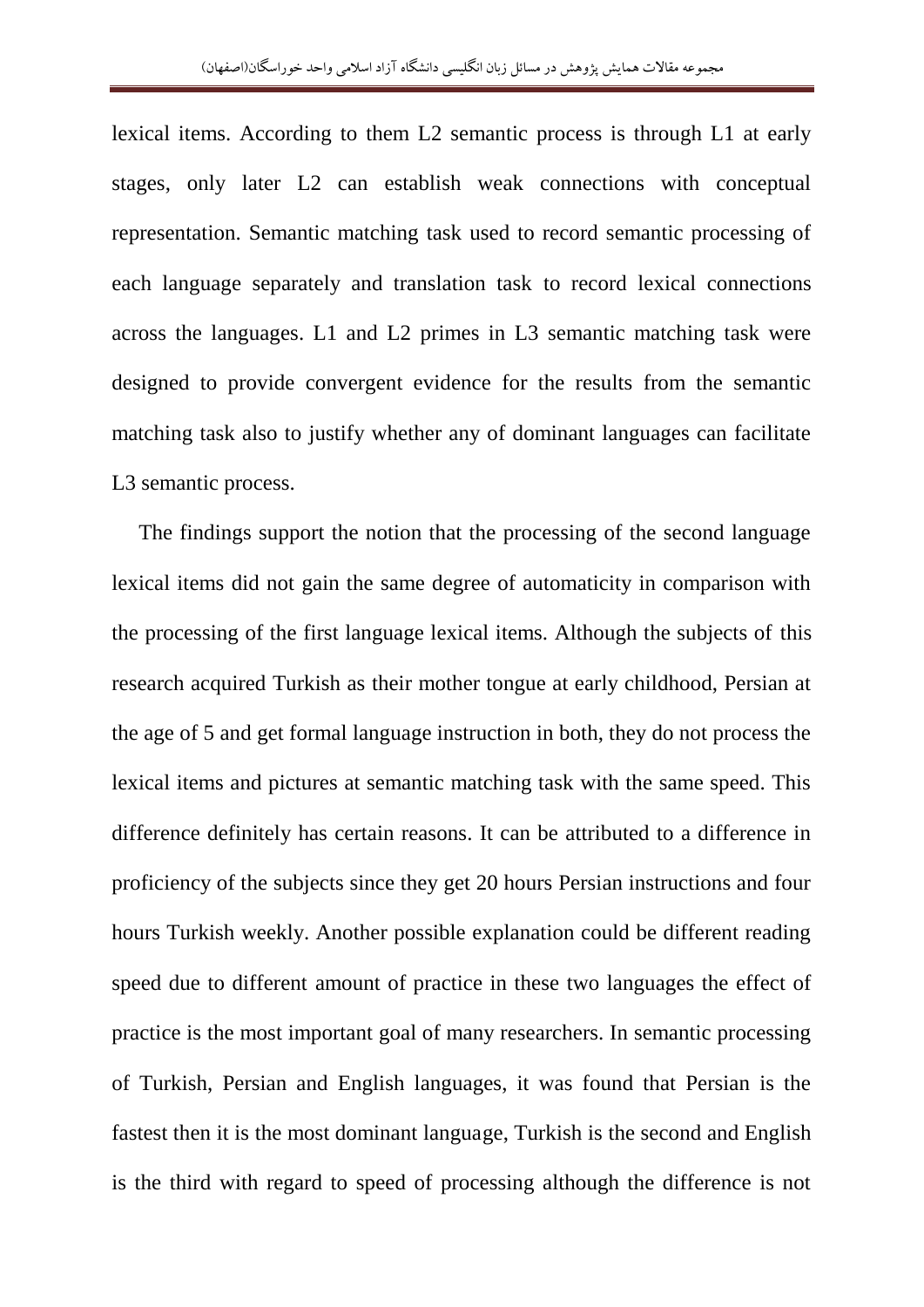significant. Therefore, the findings of this research are in line with Heredia's claim (1996) that RHM needs a revision in its L1 and L2 concepts. The RHM is not concerned with the order of the language learned but with which language is the more dominant language and which is the less dominant language. This model allows either of L1 or L2 to be the more dominant language depending on their frequent use. Referring to RHM, L2-L1 lexicon connections are stronger than L1-L2. According to Heredia, subjects are able to access CR directly, whereas L2 lexicon uses its direct links to L1 lexicon to access the CR; therefore, the link from L2 to conceptual representation remains weaker. In the present research, L3-L1 and L3-L2 lexical links were investigated by translation. L3-L2 lexical links are stronger than L3-L1.This finding is not surprising since the semantic proceeding also confirm the superiority of L2 over L1 in these subjects. The role of dominant languages in learning a new language cannot be neglected. The results of this research confirm Heredia"s (1996) explanation of the manner in which a new language is learned. The learners normally associate the new words to their already dominant languages this shows that the meaning of L3 subordinates the meaning of dominant languages. Thus, the dominant languages clarify their meanings and help the learner understand the meaning of a new lexical item, the use and activation of this term in L3 is beyond the scope of any of the dominant languages and it is independent.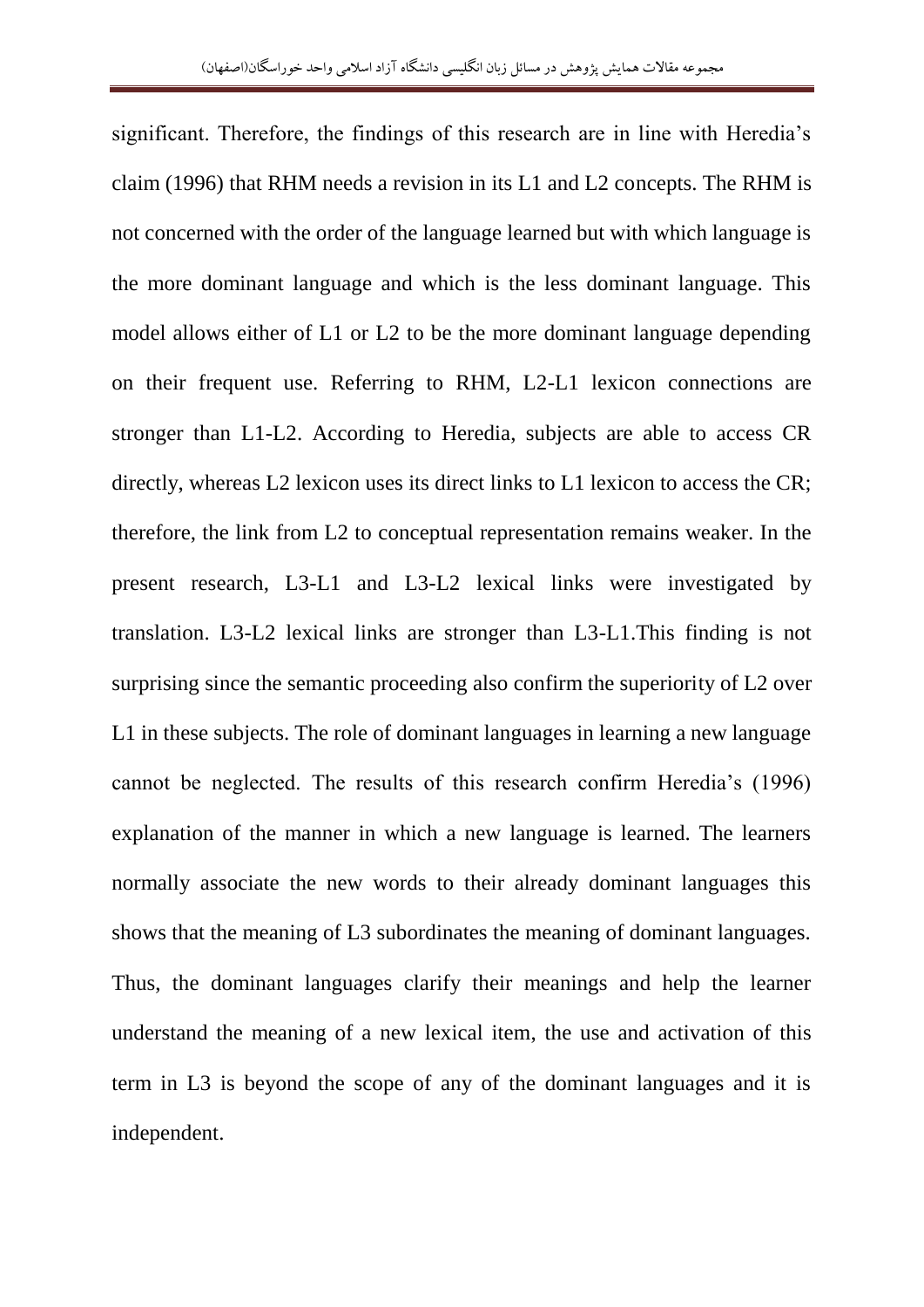Turkish and Persian languages do not have the same power in establishing lexical connections with L3. Referring to the literature review, amount of language exposure and use, language mode, linguistic awareness are the most effective factors that make Persian superior over Turkish. Third experiment of the research confirms that none of the dominant languages have priming effect in L3 semantic processing which is exactly in line with previous findings.

 Although Persian has some priming effect on L3 semantic processing, this effect is smaller to accelerate L3 semantic processing and makes it faster than in no-dominant language priming task.

# **Acknowledgements**

Special thanks are due to Dr. …… for his helpful assistance and guidance.

## **Conclusion**

There has been an emphasis placed on the importance of studying bilingual memory, not only as a means of merely understanding bilingual memory organization and processes, but rather as a means of shedding light on general memory process. The review of literature focused on lexicon organization, gradually converged on lexicon transactions and language process of bilinguals. Evidence from other studies suggested that lexical and semantic processing in bilinguals and multilinguals is a dynamic process where many factors are involved. Amount of input, age of learning, language awareness and language mode are among the most effective factors in this regard. This research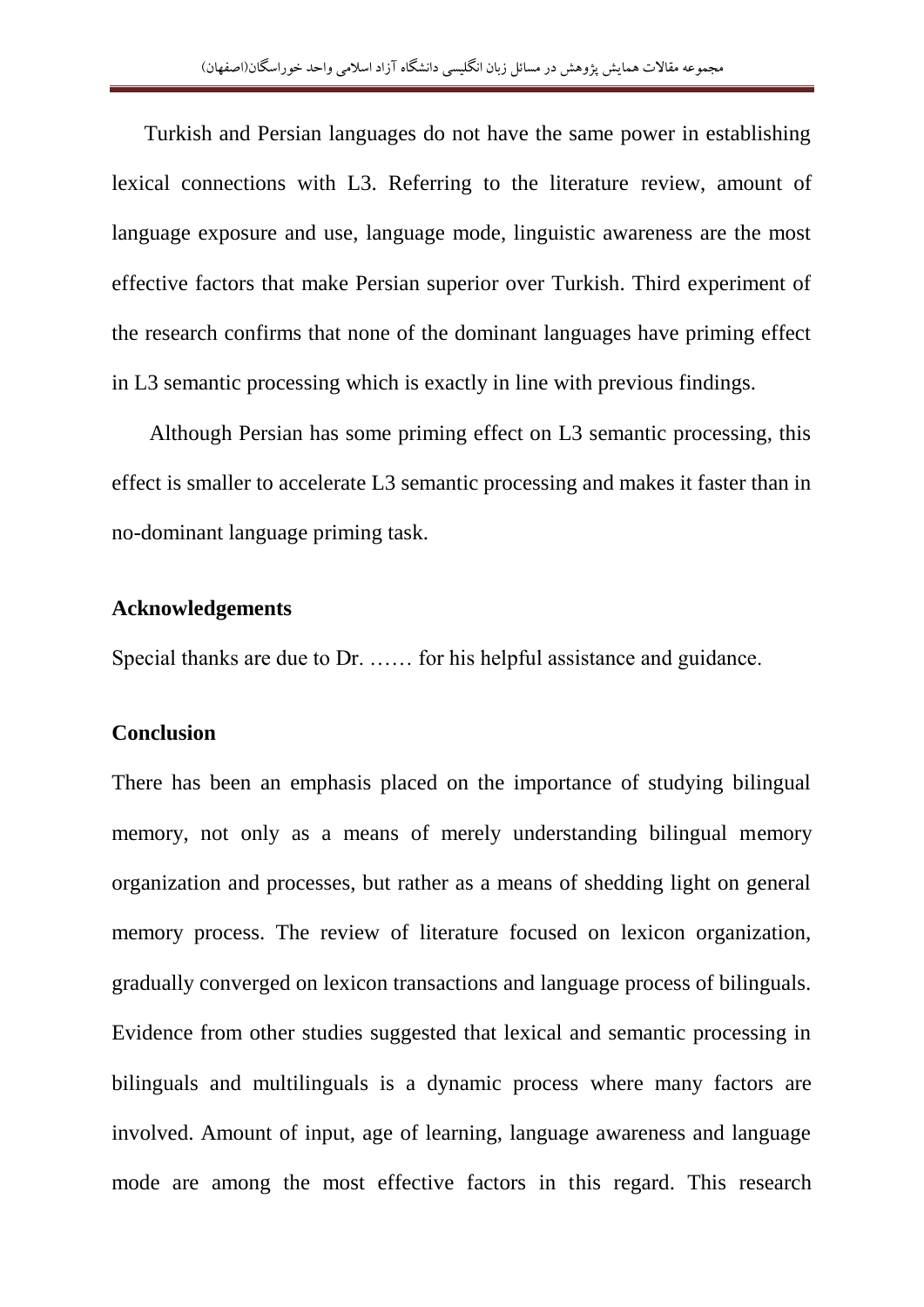investigated semantic processing of the languages in semantic matching tasks and lexical processing in translation tasks. Unlike the previous findings (Kroll and Stewart, 1994; De Groot et al., 1994; De Groot and Root, 1997; …) backward translation is semantic mediated process just like forward translation. This is in line with Salamoura and Williams, (2005), Heredia (1996), Dufour and Kroll (1995), Segalowitz, (1993).Regarding the types of words used here, the level of L2, L3 proficiency and the special language learning situation of these samples; an adopted model was suggested based on Kroll and Stewart bilingual model on a multilingual language mind. It seems that semantic retrieval is a necessary component of bilingual and multilingual lexical processing.

# **References**

Altarriba.J.,(1992).The Representation of Translation Equivalents in Bilingual Memory. In R.J. Harris(Ed.),Cognitive processin bibilinguals.Philadelphia: John Benjamins.

Altarriba.J.& Mathis, K.M.(1997).Conceptual and Lexical Development in second language Acquisition. *Journal of memory and language* ,36,4,550-68.

Anderson. J.R.(1993).*Rules of the Mind*. Hillsdale, NJ: Erlbaum. Atchison, J.(2003).*Words in the Mind*, Oxford, Blackwell.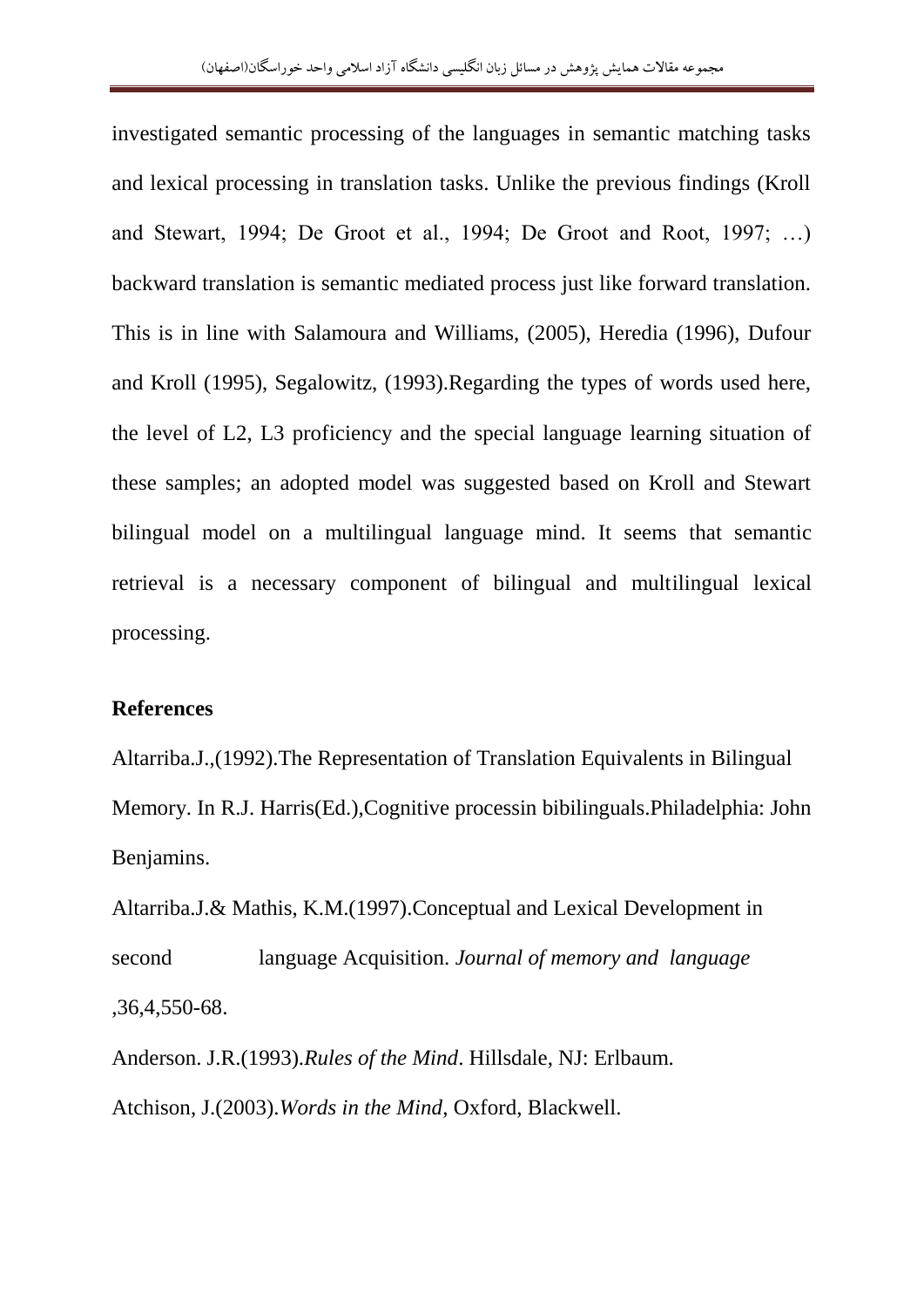Baddeley. A.(1990).*Human Memory: Theory and Practice*. Hove: Lawrence Erlbaum.

Blaxton, T.A.(1989).Investigating Dissociations among Memory Measures:

Support for a Transfer-Appropriate Processing Framework. *Journal of Experimental Psychology: Learning, Memory, and* 

# *Cognition***,15,657-668.**

Bloomfield, L.(1993).*Language*. New York: Holt, Rinehat & Winston.

Burton, P.C.(2000).Spreading Semantic Activation and Response Competition

in Priming. *Dissertation Abstracts International*,61(109),015.(UMI No.9989210).

Caramazza, A.,& Brones, I.(1980).Semantic Classification by Bilinguals.

*Canadian Journal of Psychology*,34,77-81.

Chen, N.(1992).Lexical Processing in Bilingual or Multilingual speakers. In Harris,

 R.J.(ed),Cognitive processing in bilinguals. Philadelphia: John Benjamins.

Chomsky, N.(1965).*Aspect of the Theory of Syntax*. Cambridge, MA:MIT Press.

Collins, A.M., and Loftus, E.F.(1975).A Spreading-Activation Theory of Semantic

Processing. *Psycholigical Review*,82,407-428.

Corder, S.P.(1973).*Introducing Applied Linguistics*. Harmondsworth,UK: Penguin.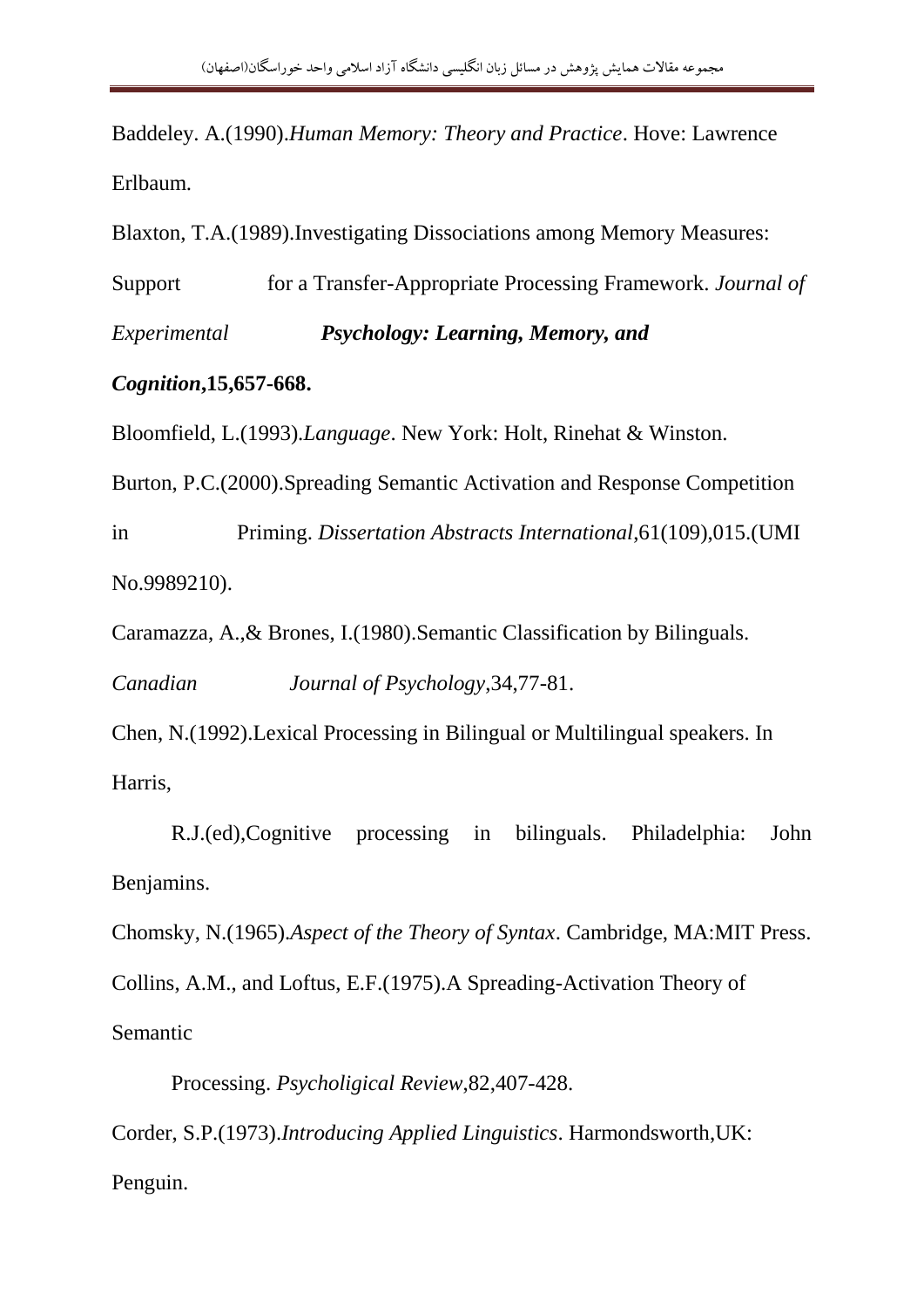Dawkins, R.(1916).*Modern Greek in Asia Minor*. New York: Cobridge University

Press.

De Bot, K.(1992). A Bilingual Production Model: Lewelt's Speaking Model dopted. *Applied Linguistics* 13(1),1-24.

Dewaele, J(1998).Lexical Inventions: French Interlanguage as L2 versus

L3.*Applied* 

 *Linguistics* 19(4),471-490.

Diller, K(1974)."*Compound*" and "*Coordinate*" *Bilingualism*.: *A conceptual Artifact*.Word,26,254-261.

Fouser, R.(1995).Problems and Procpects in Third Language Acquisition, Research

*Language Research* 31,387-414.

Gass, S.(1984).A Review of Interlanguage Syntax: Language Transfer and Language

Universals. *Language Learning* 34(2),115-131.

Green, D.W.(1998).Mental Control of Bilingual Lexico-Semantic System. Bilingualism: *Language and Cognition*,1,67-81.

Jarvis. S.,& Odlin, T.(2000).Morphological type, Spatial Referenceand Language

 Transfer. *Studies in Second Language Acquisition*,22,535-56. Kolers, P.A.(1973).*Remembering Operations*. Memory and Cognition,1,345-7.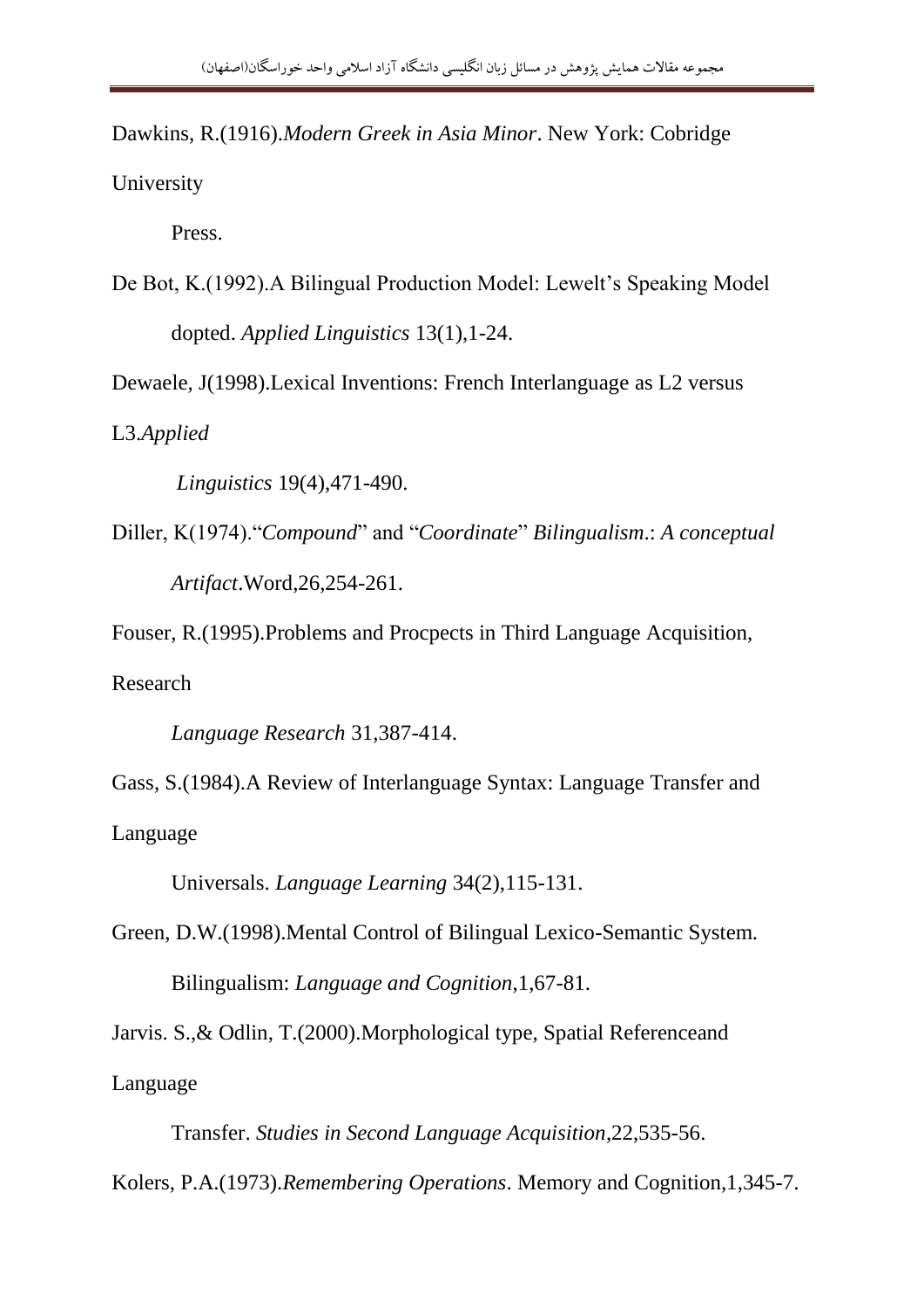Kroll, J.(1993)Accessing Conceptual Representations for Words in Second Language. In R. Schreuder and B. Weltens(Eds).*The Bilingual Lexicon*(p.53-

82).Amsterdam: Benjamin"s.

Lado, R.(1957).*Linguistics across Culture*. Ann Arbor, Mi: University of

Michigan

Press.

Larsen-Freeman, D.(1976).An Explanation for the Morpheme Acquisition

Order of

Second Language Learners. *Language Learning,26,125-134.*

- Lee, M.W.(1997).*Aspects of Bilingual Lexical Processing.* Unpublished PhD thesis, University of Cambridge.
- Miller, G.A.& Johnson-Laid, P.N.(1976).*Language and Perception*. Cambridge University Press.

Odlin, T.(1989). *Language Transfer*., Cambridge, UK: Cambridge University Press.

Perffetti, C.(1985).*Reading Ability*. New York: Oxford University Press.

Selinker, L.(1983). Language Transfer. In S. Gass & L. Selinker(Eds.),

*Language*

 *Transfer in Language Learning* (p.33-68).Rowley,MA: Newbury House. Smith, E.E.& Shoben, E.J.(1974).Structure and Process in Semantic Memory: A